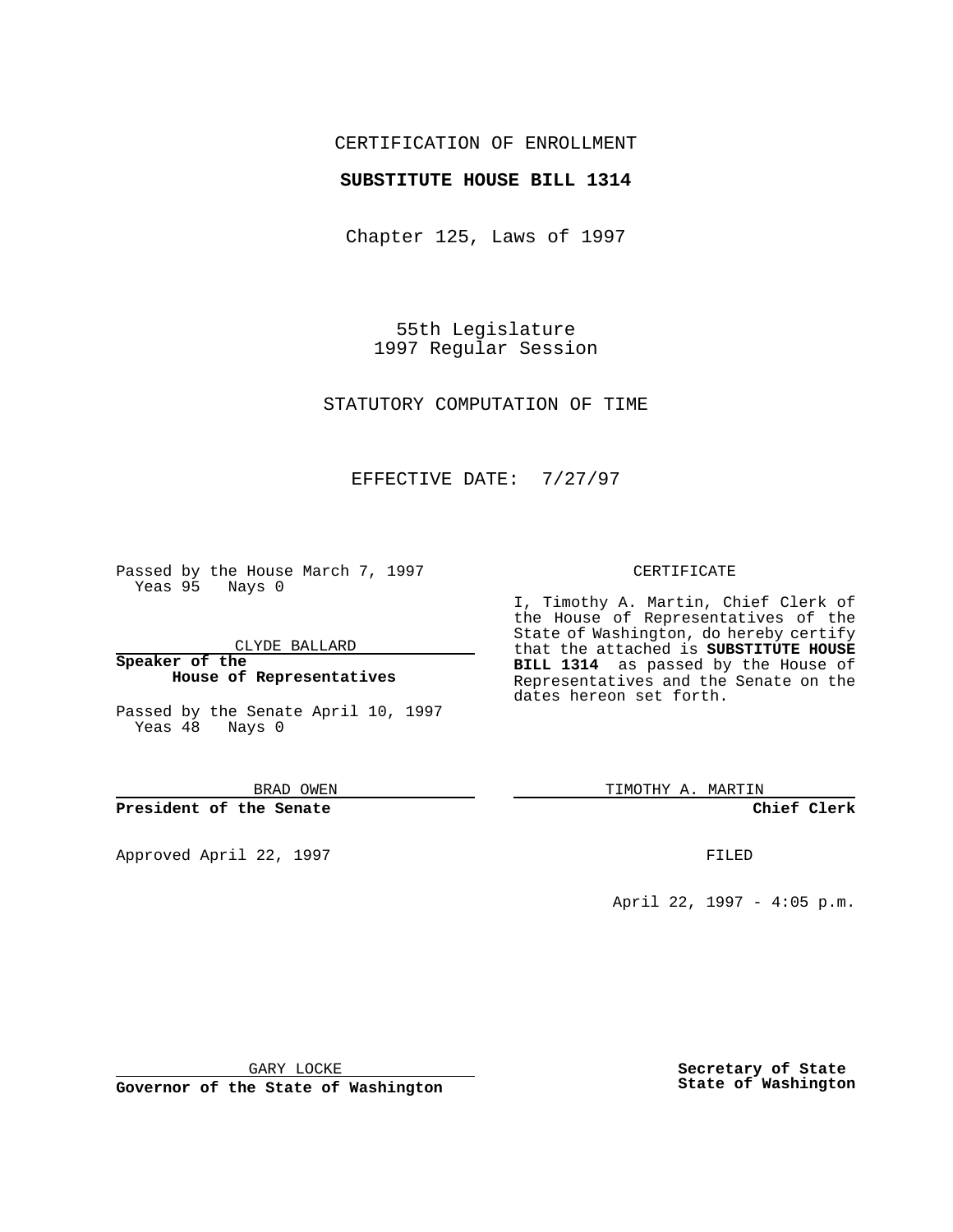# **SUBSTITUTE HOUSE BILL 1314** \_\_\_\_\_\_\_\_\_\_\_\_\_\_\_\_\_\_\_\_\_\_\_\_\_\_\_\_\_\_\_\_\_\_\_\_\_\_\_\_\_\_\_\_\_\_\_

\_\_\_\_\_\_\_\_\_\_\_\_\_\_\_\_\_\_\_\_\_\_\_\_\_\_\_\_\_\_\_\_\_\_\_\_\_\_\_\_\_\_\_\_\_\_\_

Passed Legislature - 1997 Regular Session

### **State of Washington 55th Legislature 1997 Regular Session**

**By** House Committee on Law & Justice (originally sponsored by Representatives Bush, Cooper, Carrell, Wood, Smith, Lambert, McDonald, Benson, Mielke, Cole, Talcott, Romero, Mastin, Scott, Sheahan, Lantz, L. Thomas, D. Schmidt, Cooke, Sherstad, Wensman and Dunn)

Read first time 02/13/97.

1 AN ACT Relating to computing the time within which an act is to be 2 done; and amending RCW 1.12.040 and 43.21B.230.

3 BE IT ENACTED BY THE LEGISLATURE OF THE STATE OF WASHINGTON:

4 **Sec. 1.** RCW 1.12.040 and 1887 c 20 s 1 are each amended to read as 5 follows:

 The time within which an act is to be done, as herein provided, shall be computed by excluding the first day, and including the last, unless the last day is a holiday, Saturday, or Sunday, and then it is also excluded.

10 **Sec. 2.** RCW 43.21B.230 and 1994 c 253 s 8 are each amended to read 11 as follows:

12 Any person having received notice of a denial of a petition, a 13 notice of determination, notice of or an order made by the department 14 may appeal to the hearings board, within thirty days from the date 15 (( $\sigma$ f)) the notice of such denial, order, or determination ((to the 16 hearings board)) is posted in the United States mail, properly 17 addressed, postage prepaid, to the appealing party. The appeal shall 18 be perfected by serving a copy of the notice of appeal upon the